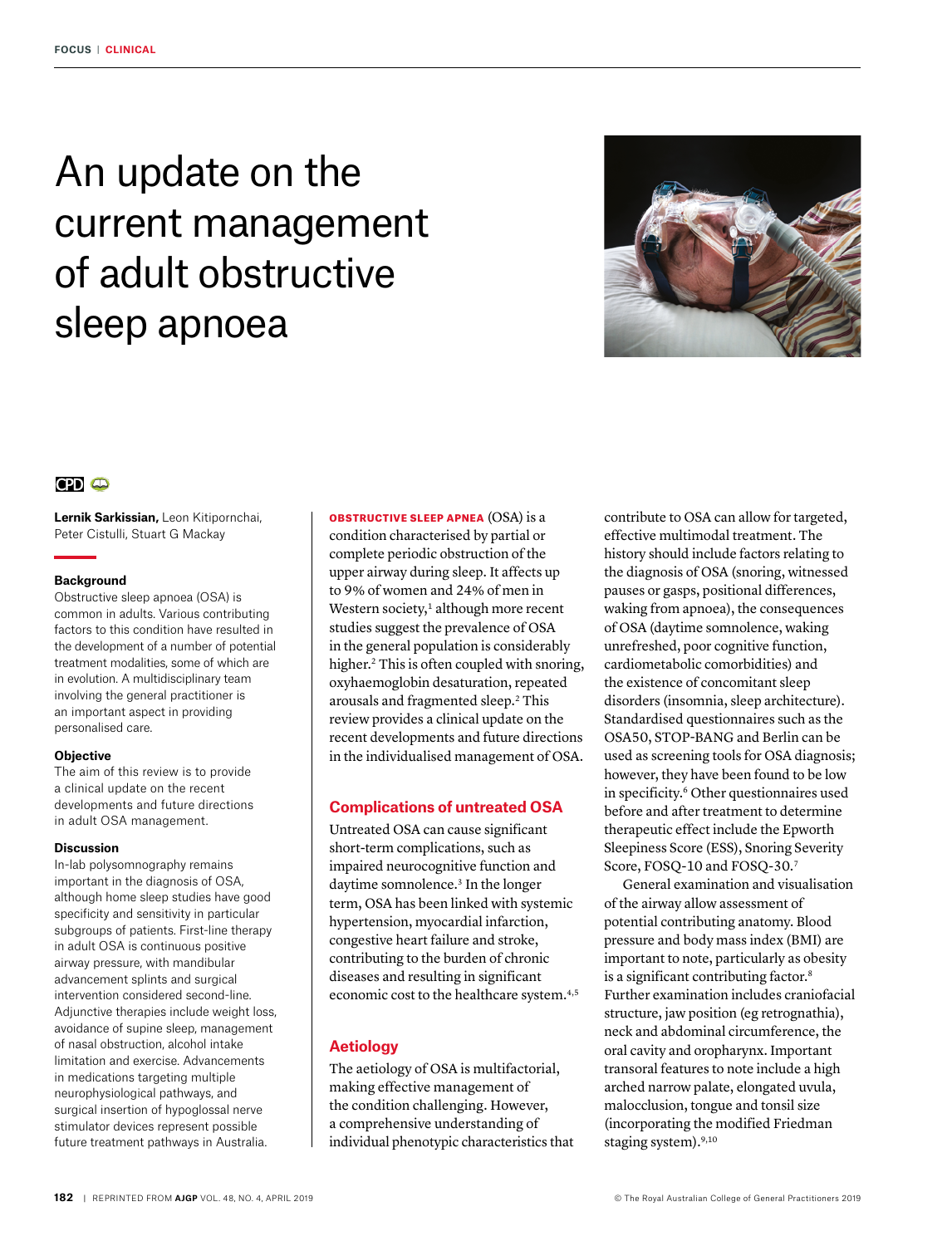Dynamic airway assessment via flexible nasendoscopy is performed to determine sites and planes of airway collapse, which may include palatine and lingual tonsil hypertrophy, retrolingual and retropalatal collapse and, rarely, laryngeal pathology.11 Examination of the nasal airway reveals factors that may affect continuous positive airway pressure (CPAP) or mandibular advancement splint (MAS) compliance including septal deviations, septal spurs, nasal polyps and hypertrophic inferior turbinates.<sup>12</sup>

# **Diagnosis**

Recent changes in the Australian Medicare Benefits Schedule (MBS) mandate that direct referral for polysomnography via a general or other practitioner is only permitted if questionnaire screening (OSA50 >5 or STOP-BANG >4, and ESS >8) criteria are met. Otherwise, referral to a sleep physician for assessment prior to a polysomnogram is required.<sup>13</sup>

For many years, the standard for diagnosis of OSA has been formal in-laboratory polysomnography (PSG). However, there is a progressive shift toward limited and full-channel sleep studies that can be performed at home.<sup>3</sup> Limited channel home sleep studies have good specificity in uncomplicated patients with a high pre-test probability of moderate-to-severe OSA.14 However, these studies become less reliable in patients who have a number of comorbidities and in the presence of comorbid sleep disorders.15

## **Management of OSA**

Individualised patient goals and motivations should be taken into consideration. This often includes symptom control, with the usual foci being reduction in snoring and improvement in general wellbeing including tiredness and daytime sleepiness. The treating physician should also aim for reduction in cardiovascular risk factors and seek improvement in polysomnographic indices such as Apnoea–Hypopnea Index (AHI) and nocturnal oxygen desaturation.3 For example, in a patient with hypertension

the use of CPAP to prevent long-term cardiovascular sequalae can be efficacious.16 Contrarily, a recent large randomised control trial found that treatment with CPAP may not reduce risk of further cardiovascular events in those patients with OSA who have already had an infarct.<sup>17</sup> Clinical effectiveness is dependent on adequate compliance, generally considered to be >4 hours per night.18 Furthermore, the effect on reduction in blood pressure is more likely to be seen in those patients with baseline hypertension, resistant hypertension and severe OSA.19–21 Therefore, with an individualised focus, the aim should be to gain optimal impact of treatment with maximal compliance.

OSA is a chronic condition that requires long-term follow-up and may require multidisciplinary team input.<sup>22</sup> The role of the general practitioner (GP) is paramount in diagnosing a sleep-related disorder with focused history, examination and PSG, as well as coordinating care and adjusting modifiable lifestyle factors.

Sleep physicians play a crucial part in diagnosing and managing OSA with CPAP or other therapeutic options. In patients requiring multimodal therapy, referral to specific sleep multidisciplinary team meetings – which incorporate nurse practitioners, sleep psychologists, exercise physiologists, physiotherapists, orthodontists, sleep physicians and otolaryngologists – plays an important part in ensuring all aspects contributing to patients' disorders are optimised to gain maximal treatment benefit.

## **Adjuncts to OSA management**

Medical and surgical weight loss options should be considered in conjunction with dieticians, exercise physiologists, physiotherapists and endocrinologists.3 A reduction in BMI has been associated with improvement of OSA; however, few patients achieve complete normalisation of parameters.23 Cardiovascular exercise has been shown in a recent meta-analysis to reduce OSA parameters including AHI.24 Bariatric surgery is a consideration in patients with morbid obesity and comorbidities.25

## **Device methods of OSA management**

## Positive pressure treatments

CPAP is the most efficacious therapy to treat OSA (Figure 1).<sup>24</sup> Neurocognitive benefits noticed by patients may not always closely correlate with improvements detected during PSG.26 Despite this, a linear improvement in both subjective and objective daytime sleepiness in patients with severe OSA has been found when CPAP is used up to seven hours per night.<sup>27</sup>

CPAP is limited by compliance, with many patients using the device for an inadequate period of time or refusing to use the device outright.<sup>28</sup> This is a multifactorial problem, including diseasespecific and device-related factors, as well as patient and psychosocial factors. Common factors include patient and/or partner intolerance of the device, unmet patient expectations, suboptimal effect on symptoms and side effects (including bloating, numbness and CPAP-induced rhinitis).3

Advances in devices allowing automatic titration pressures permit greater individualisation of therapy and, therefore, comfort. New technology via web-based applications and cloud-based software allows patients and physicians to engage with therapy by self-monitoring of adherence and response to therapy.



**Figure 1.** A CPAP device fitted to provide positive pressure to nasal and oral cavities during sleep.

*'CPAP.png' by PruebasBMA is licenced under CC BY-SA 3.0. The original image can be found at https://commons.wikimedia.org/wiki/File:CPAP. png [Accessed 21 February 2019].*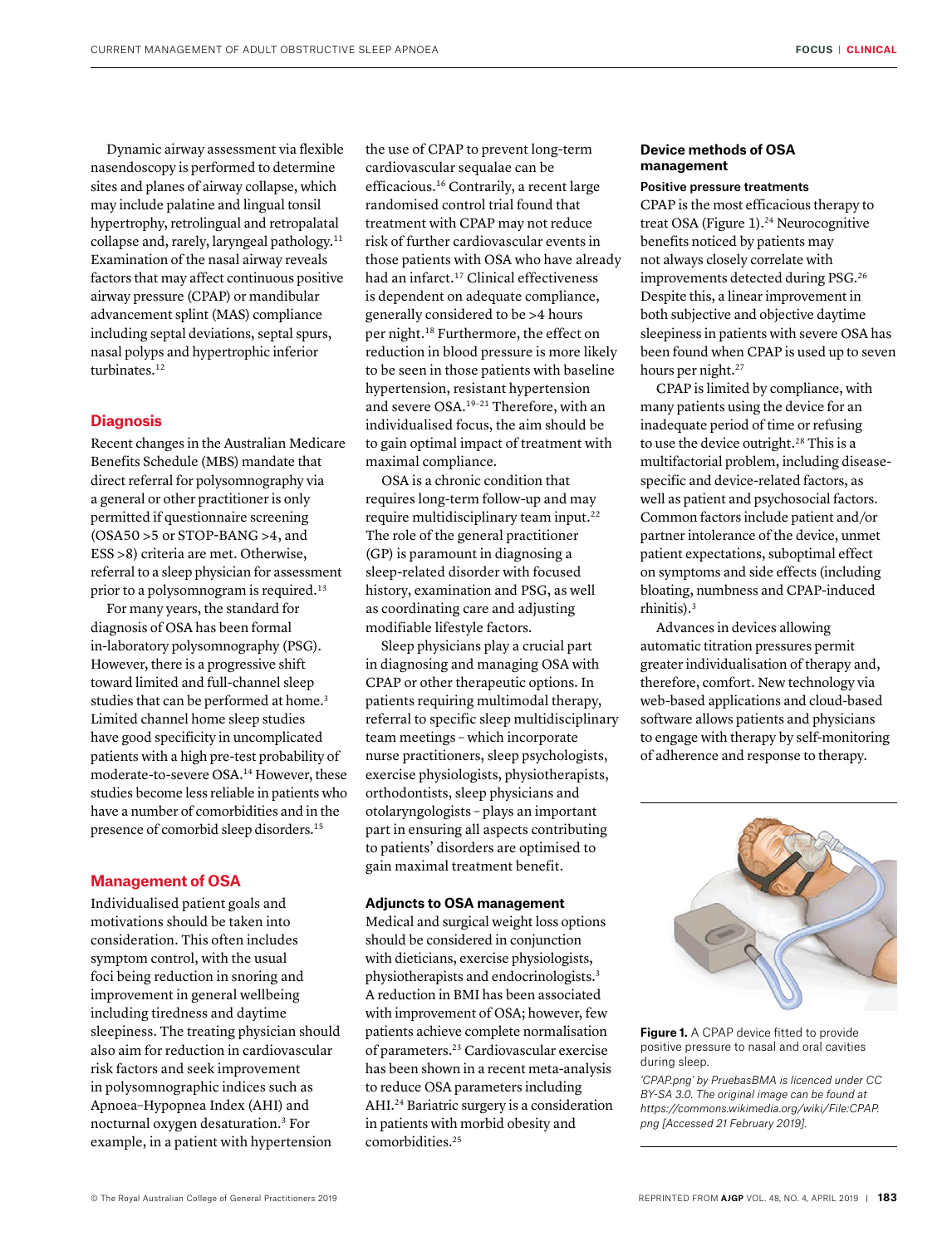**FOCUS** | **CLINICAL**

tended to improve mask fit and comfort. To sustain compliance, regular follow-up is required to address issues promptly and effectively.

# Mandibular advancement splints

MAS therapy results in a prognathic mandibular position to enlarge and stabilise the airway to minimise airway collapse and soft tissue fluttering (Figure 2). While usually less efficacious than CPAP at reducing AHI, MAS therapy has a role in treating patients with mild-to-moderate OSA and can be effective in carefully selected patients with severe OSA. Splints have been shown to reduce AHI, daytime somnolence and hypertension.16,29,30 However, the results are considerably more variable when compared to CPAP.<sup>31</sup> Nevertheless, the health outcomes associated with MAS treatment are similar to those achieved with CPAP, reflecting the superior compliance associated with MAS therapy.

Patients for whom MAS therapy is most effective is unclear. A comprehensive review revealed that complete response to treatment was obtained in 48% of patients.29 Factors such as lower AHI, younger age, female gender and lower BMI have been associated with better outcomes.29,32 Other factors, including dynamic airway assessment using nasendoscopy and site of pharyngeal collapse, have shown variable accuracy and clinical applicability without validation in subsequent samples.<sup>31</sup>

Potential side effects and complications include temporomandibular joint pain, dental pain and movement of dentition. To minimise such issues and improve compliance, appropriate fitting, subsequent titration and long-term follow-up should be performed by a credentialed dentist.

# Positional therapy and other devices

In over half of patients with OSA, respiratory events are most frequent and severe in the supine position.<sup>33</sup> Prevention of supine positioning during sleep in this subgroup of patients is an effective but variably tolerated method to treat OSA. Although the improvement in AHI is not

as pronounced as in patients on CPAP, positional therapy is useful as an adjunct. Positional devices include vibratory (Nightshift and Buzzpod; Figure 3) and non-vibratory (Zzoma and Rematee) devices.

Nasal expiratory positive airway pressure devices sit on the inside of the nasal vestibule, splinting the airway open in expiration by providing resistance. While these devices have been shown to improve disease parameters, results are not as pronounced as with CPAP, and tolerance levels are generally poor.<sup>34</sup>

# **Surgical methods of OSA management**

The two main roles for surgery are to increase compliance with devices (CPAP or MAS) or to reduce the severity of OSA and its symptoms.<sup>35</sup> In some cases, surgery may be performed earlier or as a first-line treatment.35

# Nasal surgery

In general, nasal obstruction is addressed first if present. Nasal surgery aims to improve patency by focusing on correction of a deviated septum, reduction of enlarged inferior turbinates, adenoidectomy (if excessive adenoid tissue is present) and stabilisation of the lateral alar cartilage if dynamic collapse is present on inspiration.<sup>35</sup> A recent meta-analysis revealed that nasal surgery in patients with OSA and nasal obstruction increased CPAP device use and reduced CPAP pressure.36

## Surgery for the palate

While tonsillectomy in isolation has proven effective in treating patients with enlarged tonsils and mild-tomoderate OSA, the procedure is often performed in conjunction with a modern variant of uvulopalatopharyngoplasty (mUPPP).35,37,38 The mUPPP aims to broaden the pharyngeal airway in patients who have soft palate collapse against the posterior pharyngeal wall during sleep. Randomised trials have shown significant improvement in AHI, daytime sleepiness and snoring, with up to 65% of patients requiring no further treatment.39,40 Transpalatal advancement pharyngoplasty can also be performed to provide further anterior re-positioning of the soft palate when required.<sup>41</sup>

## Tongue surgery

When tongue size and position are identified as contributing factors, tongue surgery may be beneficial. This can be achieved effectively via radiofrequency,<sup>42</sup> coblation,38 midline glossectomy and other variants,<sup>43,44</sup> lingual tonsil reduction<sup>45</sup> or, rarely, tongue tensing surgery.46 Trans-oral robotic surgery has been used with varying success.<sup>47</sup>

## Hard tissue surgery

Maxillo-mandibular advancement (bi-max) surgery is a proven, effective global airway procedure.48 It is performed



**Figure 2.** A mandibular advancement splint fitted to upper and lower dentition used to protrude the mandible forward during sleep. *Image courtesy of Somnomed.* 



**Figure 3.** A vibratory sleep device placed around the neck which vibrates when patient is in supine position. Vibration will stop when patient rolls out of supine position. *Image courtesy of Nightshift.*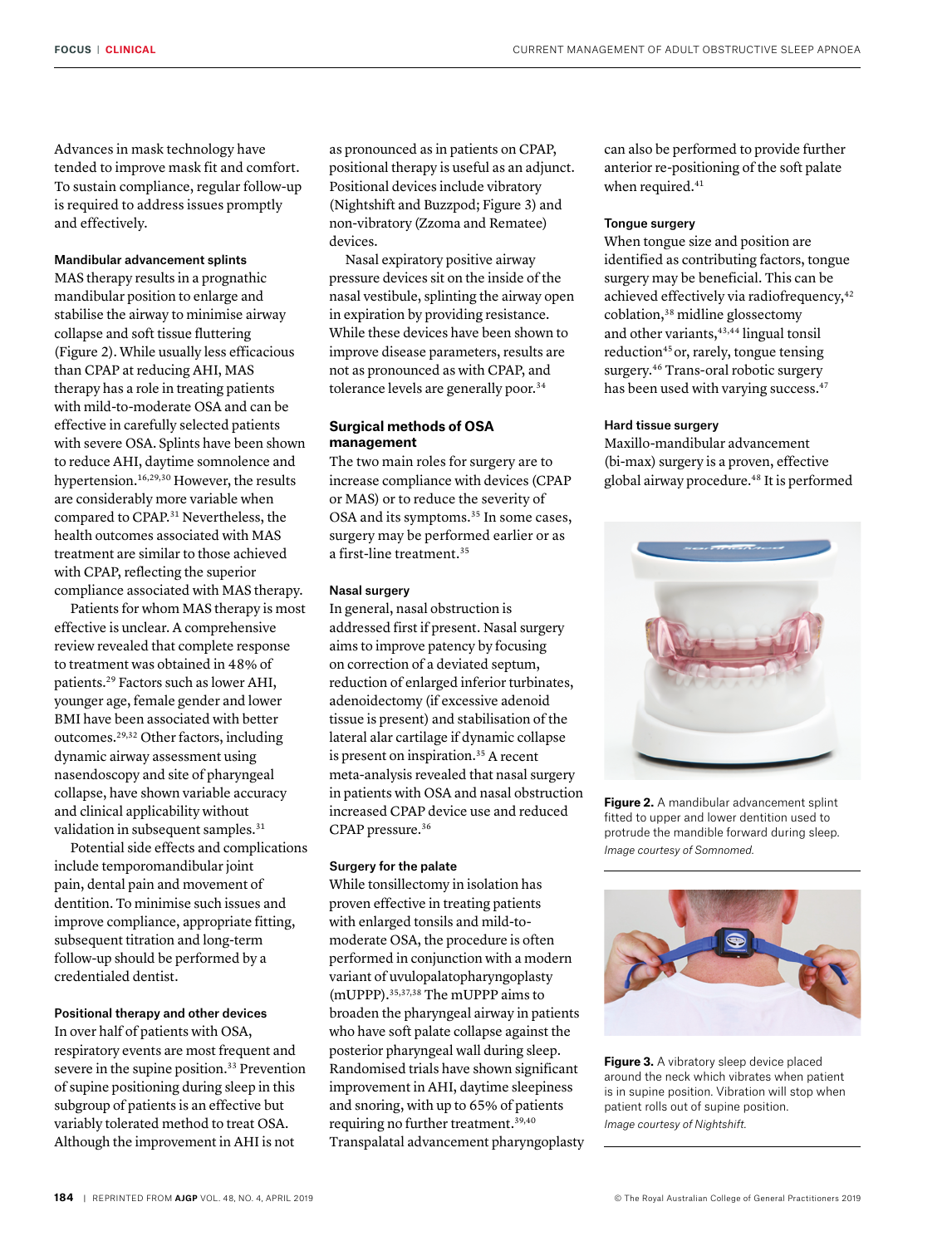either as 'phase II surgery' after the above interventions or, in cases of severe skeletal deficiency, earlier in treatment paradigms.48

## Complications of surgery

The most frequent issue of surgical intervention is pain that peaks between days four and seven but often lasts two weeks post-surgery. This may result in limited oral intake and weight loss.35 Bleeding risk is similar to tonsillectomy, which is approximately 4%. More significant issues such as velopalatine insufficiency, altered taste, tongue dysfunction and voice disturbance are uncommon.35

## **Future directions**

Personalised therapy for OSA rather than a 'one size fits all' approach is important to address the pathophysiological causes of OSA at the individual patient level. This requires a phenotypic approach to diagnosis and management.

Combination therapy, in which two or more of the above non-CPAP treatment modalities are combined, is gaining momentum as an approach to enhance patient compliance and outcomes.

Hypoglossal nerve stimulation (HGNS) has been described as a surgically implantable, medically titratable device for treatment of OSA.48,49 Commercially available HGNS has been accessible for years elsewhere in the world,<sup>50</sup> but remains at the clinical trials stage in Australia.

The search for a pharmacological solution for OSA is gathering momentum. Unravelling of the neuropharmacology of upper airway muscle control has identified a number of drug targets, including potassium channels, gamma-aminobutyric acid, and noradrenergic and serotonergic pathways.51 It has been suggested that therapy aimed at combined target receptors may improve OSA parameters.52

## **Conclusion**

Patients with OSA benefit from a personalised and often multidisciplinary approach. CPAP is considered first-line

treatment in the majority of patients; however, patients unable to tolerate CPAP or MAS therapy with favourable anatomy should be surgically assessed. New therapeutic modalities are being researched to define appropriate patient groups suitable for such treatment.

## **Key points**

- **•** GPs have a key role in diagnosis and management of OSA at a primary care level through directed history and clinical assessment. PSG and sleep physician referral may follow advice specific to weight loss, alcohol reduction, avoidance of supine positioning and healthy lifestyle.
- **•** Trained, credentialed sleep physicians should guide CPAP and other therapies.
- **•** Trained, credentialed sleep surgeons should guide surgical opinions, and similarly accredited dentists should guide MAS therapy options.

#### **Authors**

Lernik Sarkissian BAppScExSS, MPhty, MBBS, Otolaryngology, Head & Neck registrar, Wollongong Hospital; Illawarra ENT Head and Neck Clinic, Wollongong, NSW. ls095@uowmail.edu.au

Leon Kitipornchai BEng, MBBS, MEpi, Fellow in Sleep Surgery – Otolaryngology, Head & Neck Surgery, Wollongong Hospital; Illawarra ENT Head and Neck Clinic, Wollongong, NSW; University of Queensland, Qld

Peter Cistulli MBBS, MBA, PhD, Professor of Respiratory Medicine, Royal North Shore Hospital, Sydney, NSW; Charles Perkins Centre and Faculty of Medicine and Health, University of Sydney, NSW

Stuart G Mackay BScMed, MBBS (Hons), Professor in Otolaryngology, Head & Neck Surgery, Wollongong Hospital; Illawarra ENT Head and Neck Clinic, Wollongong, NSW; Woolcock Institute of Medical Research, NSW

Competing interests: None.

Funding: None.

Provenance and peer review: Commissioned, externally peer reviewed.

#### **References**

- 1. Garvey JF, Pengo MF, Drakatos P, Kent BD. Epidemiological aspects of obstructive sleep apnea. J Thorac Dis 2015;7(5):920–29. doi: 10.3978/j.issn.2072-1439.2015.04.52.
- 2. Heinzer R, Vat S, Marques-Vidal P, et al. Prevalence of sleep-disordered breathing in the general population: HypnoLaus study. Lancet 2015;3(4):310–18. doi: 10.1016/S2213- 2600(15)00043-0
- 3. Mohammadieh A, Sutherland K, Cistulli PA. Sleep disordered breathing: Management update. Intern Med J 2017;47(11):1241–47. doi: 10.1111/imj.13606.
- 4. Hillman DR, Murphy AS, Pezullo L. The economic cost of sleep disorders. Sleep 2006;29(3):299–305.
- 5. Jordan AS, McSharry DG, Malhotra A. Adult obstructive sleep apnoea. Lancet 2014;383(9918):736–47. doi: 10.1016/S0140- 6736(13)60734-5.
- 6. Hamilton G, Chai-Coetzer CL. Update on the assessment and investigation of adult obstructive sleep apnoea. Aust J Gen Pract 2019;48(4):176-81.
- 7. Fedson AC, Pack AI, Gislason T. Frequently used sleep questionnaires in epidemiological and genetic research for obstructive sleep apnea: A review. Sleep Med Rev 2012;16:529–37. doi: 10.1016/j.smrv.2011.12.002.
- 8. Eckert DJ, White DP, Jordan AS, Malhotra A, Wellman A. Defining phenotypic causes of obstructive sleep apnea: Identification of novel therapeutic targets. Am J Respir Criti Care Med 2013;188(8):996–1004. doi: 10.1164/ rccm.201303-0448OC.
- 9. Friedman M, Salapatas AM, Bonzelaar LB. Updated Friedman Staging System for obstructive sleep apnea. Adv Otorhinolaryngol 2017;80:41–48. doi: 10.1159/000470859.
- 10. Smith DF, Cohen AP, Ishman SL. Surgical management of OSA in adults. Chest 2015;147(6):1681–90. doi: 10.1378/chest.14-2078.
- 11. Sher AE, Schechtman KB, Piccirillo JR. The efficacy of surgical modifications of the upper airway in adults with obstructive sleep apnea syndrome. Sleep 1996;19(2):156–77.
- 12. Phan NT, Wallwork B, Panizza B. Surgery for adult patients with obstructive sleep apnoea: A review for general practitioners. Aust Fam Physician 2016;45(8):574–78.
- 13. Department of Health. Medicare Benefits Schedule Note DN.1.17. Canberra: DoH, 2018. Available at www9.health.gov.au/ mbs/fullDisplay.cfm?type=note&q=D N.1.17&qt=noteID&criteria=referral%20for%20 sleep%20study [Accessed 29 December 2018].
- 14. Kapur VK, Auckley DH, Chowdhuri S, et al. Clinical practice guideline for diagnostic testing for adult obstructive sleep apnea: An American Academy of Sleep Medicine clinical practice guideline. J Clin Sleep Med 2017;13(03):479–504. doi: 10.5664/ jcsm.6506.
- 15. El Shayeb M, Topfer L-A, Stafinski T, Pawluk L, Menon D. Diagnostic accuracy of level 3 portable sleep tests versus level 1 polysomnography for sleep-disordered breathing: A systematic review and meta-analysis. CMAJ 2014;186(1):E25–E51. doi: 10.1503/cmaj.130952.
- 16. Bratton DJ, Gaisl T, Wons AM, Kohler M. CPAP vs mandibular advancement devices and blood pressure in patients with obstructive sleep apnea: A systematic review and meta-analysis. JAMA 2015;314(21):2280–93. doi: 10.1001/ jama.2015.16303.
- 17. McEvoy RD, Antic AD, Heeley E, et al. CPAP for prevention of cardiovascular events in obstructive sleep apnea. N Engl J Med 2016;375:919–31. doi: 10.1056/NEJMoa1606599.
- 18. Bratton DJ, Stradling JR, Barbé F, Kohler M. Effect of CPAP on blood pressure in patients with minimally symptomatic obstructive sleep apnoea: A meta-analysis using individual patient data from four randomised controlled trials. Thorax 2014;69(12):1128–35. doi: 10.1136/ thoraxjnl-2013-204993.
- 19. Iftikhar IH, Valentine CW, Bittencourt LR, et al. Effects of continuous positive airway pressure on blood pressure in patients with resistant hypertension and obstructive sleep apnea: A meta-analysis. J Hypertens 2014;32(12):2341–50. doi: 10.1097/HJH.0000000000000372.